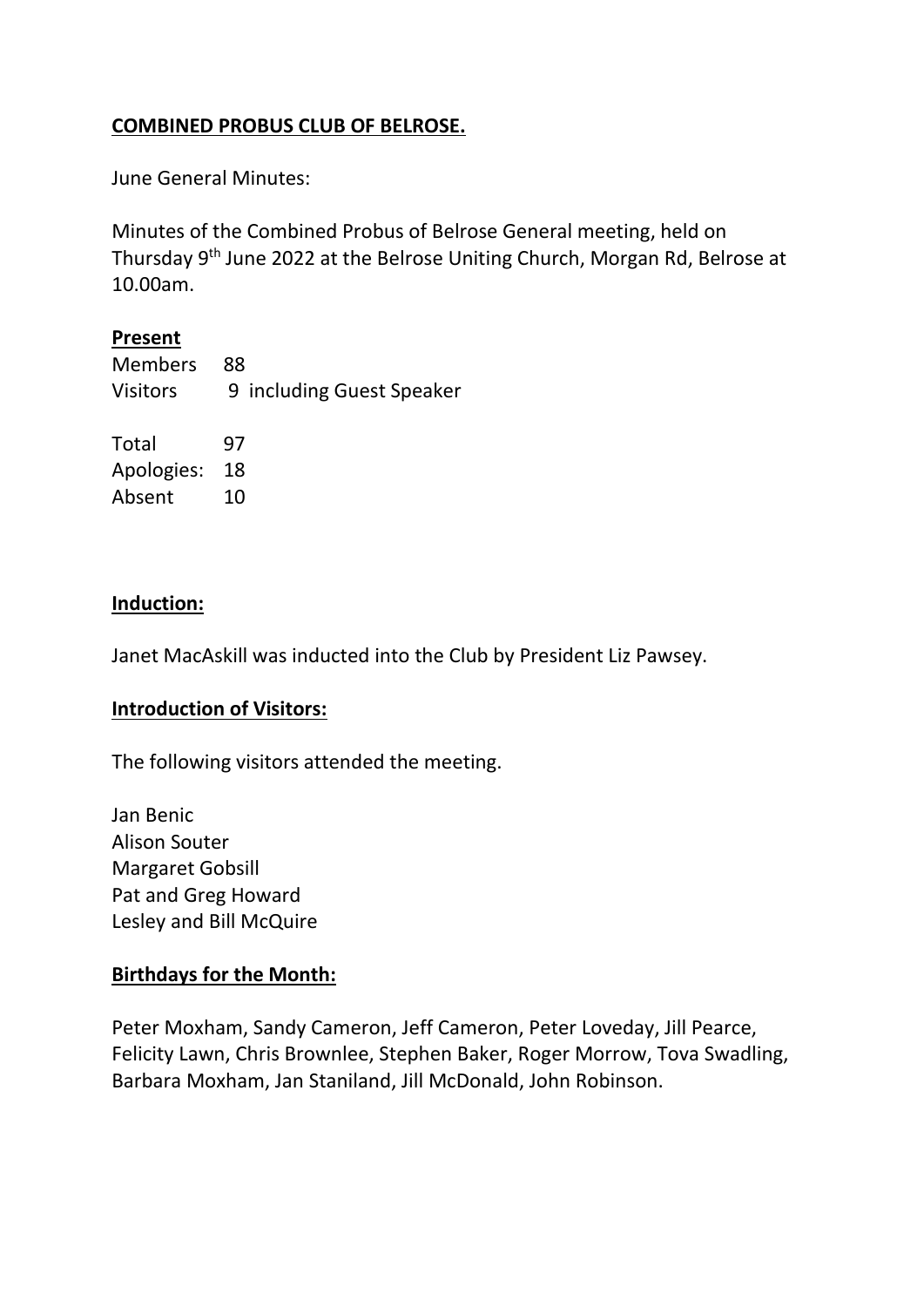## **Wedding Anniversaries:**

Val and Mike Gibbs  $-60^{th}$ .

Lesley and David Walker  $-55$ <sup>th.</sup>

Barley and Terry Stewart- 40<sup>th</sup>.

President asked members to let the secretary know of any significant anniversaries coming up they would like to have acknowledged.

**Minutes** from the previous General Meeting which was held on Thursday 12th May have been posted on the website.

Secretary moved that they be taken as a true and correct record. Seconded by Jenny Jones. Carried.

### **Business Arising from the Minutes:**

Judy Morton offered to be the Book Lady.

### **Correspondence:**

**Inward:** Newport Probus Club re website.

**Outward:** Broadcasts to members re Zoo Trip, Jenny Jones re Covid, change of email addresses for Cherry and John Robinson, 2 movie outings.

Request to PSP for medical cards.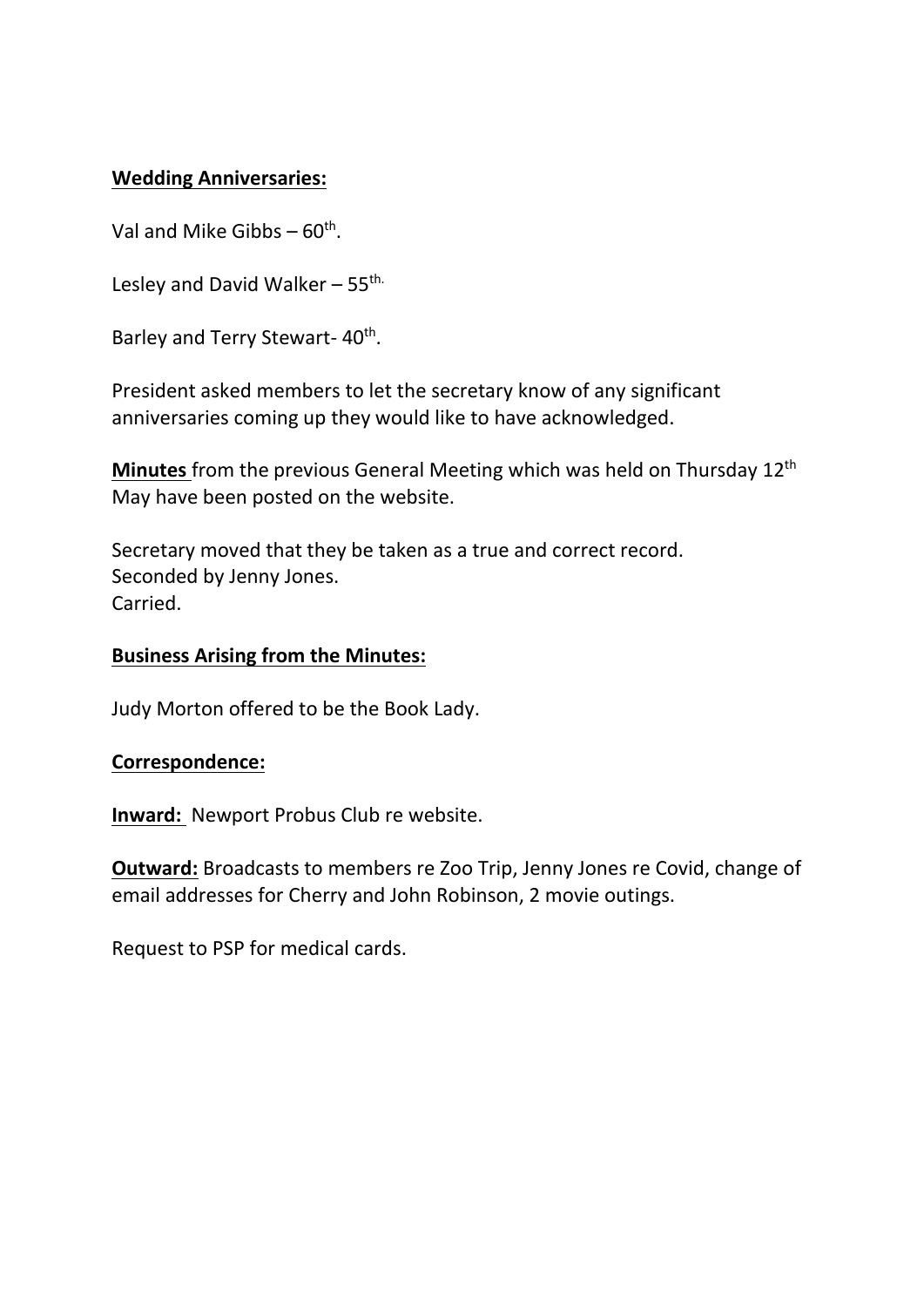# **Treasurer's Report:** Presented by Colin Fordred.

| <b>Combined Probus Club of Belrose Inc.</b><br>Treasurer's Report - JUNE 2022 |                   |                        |
|-------------------------------------------------------------------------------|-------------------|------------------------|
| Income and Expenditure Account - MAY 2022                                     |                   |                        |
| <b>INCOME</b>                                                                 |                   | \$                     |
| Subscriptions                                                                 |                   | 35.00                  |
| <b>EXPENSES</b>                                                               |                   | 100.00                 |
| Hire of Meeting Hall<br><b>Guest Speaker Gifts</b>                            |                   | 41.00                  |
| <b>Admin Expenses</b>                                                         |                   | 27.00                  |
| <b>Morning Teas</b>                                                           |                   | 48.55                  |
| <b>Total Expenses</b>                                                         |                   | 216.55                 |
| <b>Surplus/(Deficit) for Period</b>                                           |                   | $-181.55$              |
| Balance Sheet at 31/5/2022                                                    |                   |                        |
| <b>Accumulated Funds</b>                                                      |                   |                        |
| Opening Balance 30/4/22                                                       |                   | 10,217.58              |
| Surplus/(Deficit) for period                                                  |                   | -181.55                |
| Closing balance 31/5/22                                                       |                   | 10,036.03              |
| <b>Assets</b>                                                                 |                   |                        |
| Bank Account 31/5/22                                                          |                   | 10,962.33              |
| <b>Liabilities</b>                                                            |                   |                        |
| Net Funds for future functions (see below)                                    |                   | 926.30                 |
| <b>Net Assets</b>                                                             |                   | 10,036.03              |
| <b>Bank Reconciliation</b>                                                    |                   |                        |
| Bank Balance 30/4/22                                                          |                   | 10,576.98              |
| Less Net Expenses                                                             |                   | 181.55                 |
|                                                                               |                   | 10,395.43              |
| <b>Net Funds Function Movement</b>                                            |                   | 566.90                 |
| Bank Balance 31/5/22                                                          |                   | 10,962.33              |
| <b>Function movements</b>                                                     |                   |                        |
| Bare Island Tour                                                              |                   | 1,556.00               |
| <b>Georges River Cruise</b>                                                   |                   | $-300.00$              |
| Jacaranda Cruise                                                              |                   | $-200.00$              |
| <b>Mark Vincent</b>                                                           |                   | $-878.10$              |
| Carrington Hotel<br>The Sapphires                                             |                   | 319.00<br>70.00        |
|                                                                               |                   | \$566.90               |
|                                                                               |                   |                        |
| <b>Net Funds for future functions</b>                                         |                   |                        |
| The Sapphires                                                                 | 12/8/22           | $-30.00$               |
| <b>Mark Vincent</b>                                                           | 16/7/22           | 0.50                   |
| Carrington Hotel<br>Anniversary lunch- deposit                                | 8/8/22<br>28/7/22 | $-681.00$              |
| Xmas lunch deposit                                                            | 13/12/22          | $-300.00$<br>$-300.00$ |
| Georges River Cruise                                                          | 1/09/2022         | $-300.00$              |
| Bare Island Tour - deposit                                                    | 16/05/2022        | 2,704.00               |
| Jacaranda Cruise - deposit                                                    | 3/11/2022         | $-200.00$              |
| Surplus/Deficit                                                               |                   | 32.80                  |
| <b>Net Function Funds</b>                                                     |                   | \$926.30               |
|                                                                               |                   |                        |

Colin Fordred<br>3/06/2022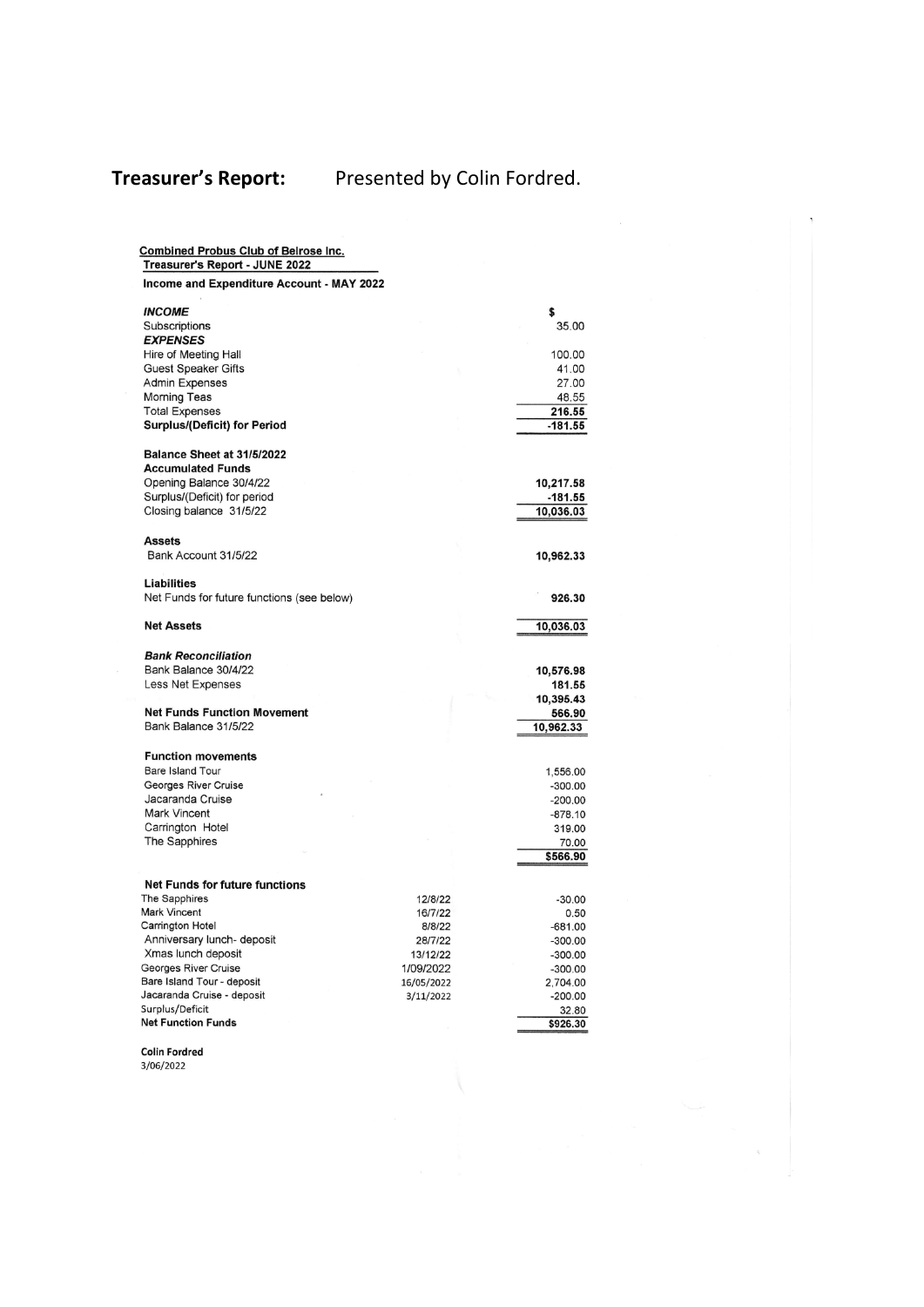Moved by Colin Fordred that the Treasurer's Report be accepted. Seconded by Jeff Cameron.

## **Entertainment Report:** Presented by Warwick Brady

American in Paris Show enjoyed by 39 members. 16<sup>th</sup> July, Mark Vincent Show, heavily booked. 12<sup>th</sup> August, Sapphires at Glen St Theatre 15<sup>th</sup> August, Cole Porter Show at Glen St Theatre 26<sup>th</sup> August, Queen at Glen St Theatre Oct, Australian Tenors.

**Guest Speakers:** Presented by Mike Staniland for Jan Staniland

Today's Speaker is Andrew Gill, a Northern Beaches Lawyer about making Wills, Power of Attorney and Enduring Guardianship.

July Speaker is Dr Tony Barnard.

August Speaker is Tony Abbott.

**Membership:** Presented by Tony Lovett

Current membership – 116. 66 Ladies, 50 Gents, 57%, 43%.

| Attendance at May Meeting Members - 86 |               |     |
|----------------------------------------|---------------|-----|
|                                        | Visitors - 10 |     |
| Total.                                 |               | 96. |

Apologies: 19 Absent 13

Resignations: Bill Hardman made a Non-Active member. Judy Hardman made a Non-Active member.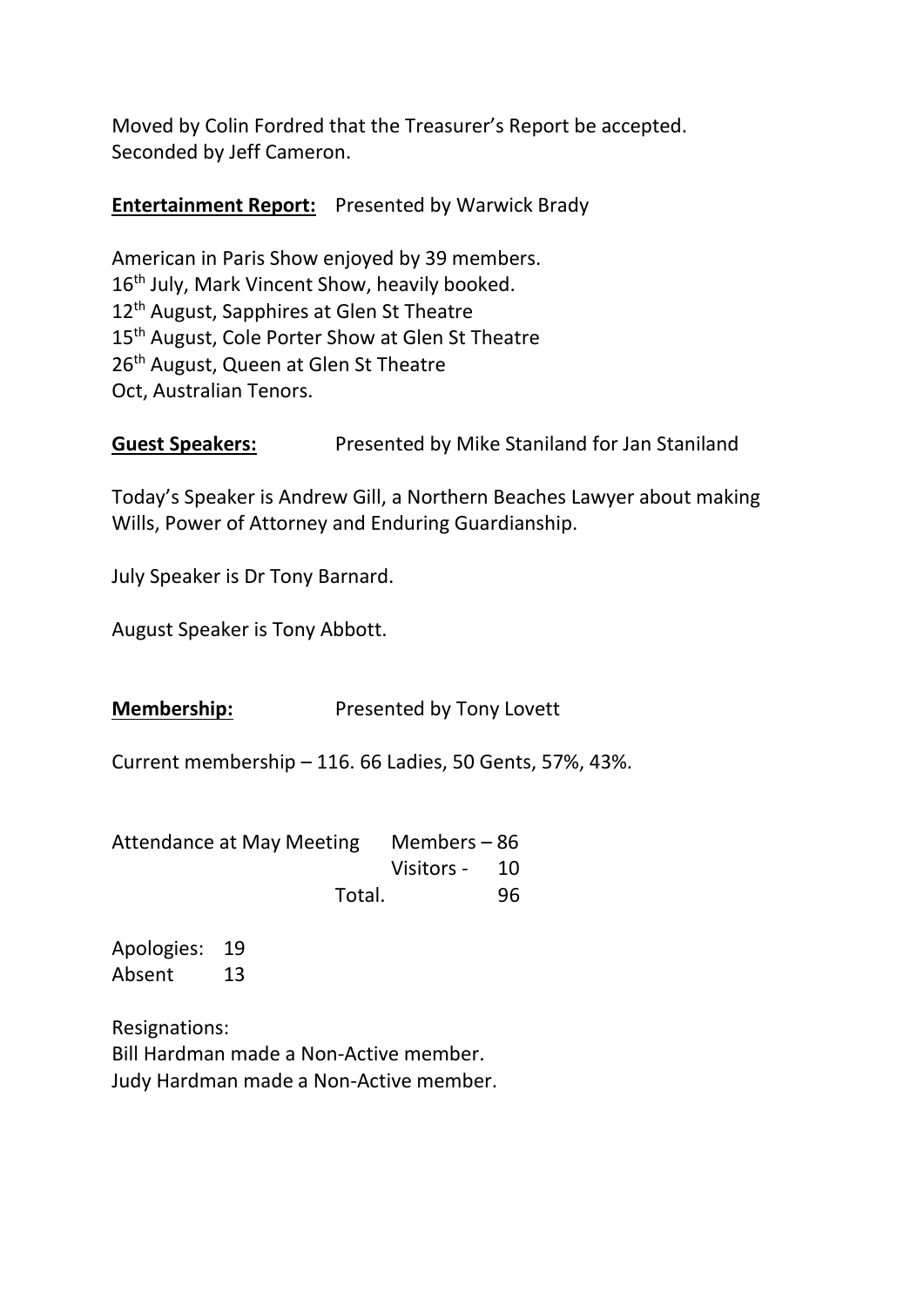## **Outings:** Presented by Margaret Ayre

Sydney Zoo a very successful outing.

7 August – Yulefest at the Carrington Hotel, Katoomba, 2 rooms left.

1<sup>st</sup> Sept - Bass and Flinders Georges River Lunch Cruise.

3<sup>rd</sup> Nov - Jacaranda Cruise - Lane Cove River.

**Social Report:** Presented by Margaret Lovett

28<sup>th</sup> July – Anniversary Lunch at the Terrey Hills Golf Club at 12.00pm.

Lunch is \$70 per head which includes a welcome drink, canapes, 2 course meal with red and white wine on table, coffee and tea with mints. Members to please put their names down. Final numbers required by 18<sup>th</sup> July. Lorna Brady will act as Social Officer for the July meeting in Margaret Lovett's absence.

Monthly reminder – Christmas Lunch is Tuesday  $12<sup>th</sup>$  December at the Terrey Hills Golf Club.

## **Welfare Report:** Presented by Robyn Wood

Elaine Peak has had a knee replacement operation. Narelle Coleman is getting over a bad fall. Jill McDonald is well on the mend after her broken leg accident.

Robyn reminded members to keep drinking water for good health. Covid tip. If anyone in the household has Covid ,please remember to put toothbrushes in separate containers.

**Wrap With Love:** Presented by Merle Fox for Margaret Hobson

1186 wraps have been completed since this group began 10 years ago. Merle asked members to come forward to do knitting/crocheting/sewing up wraps and donating yarn.